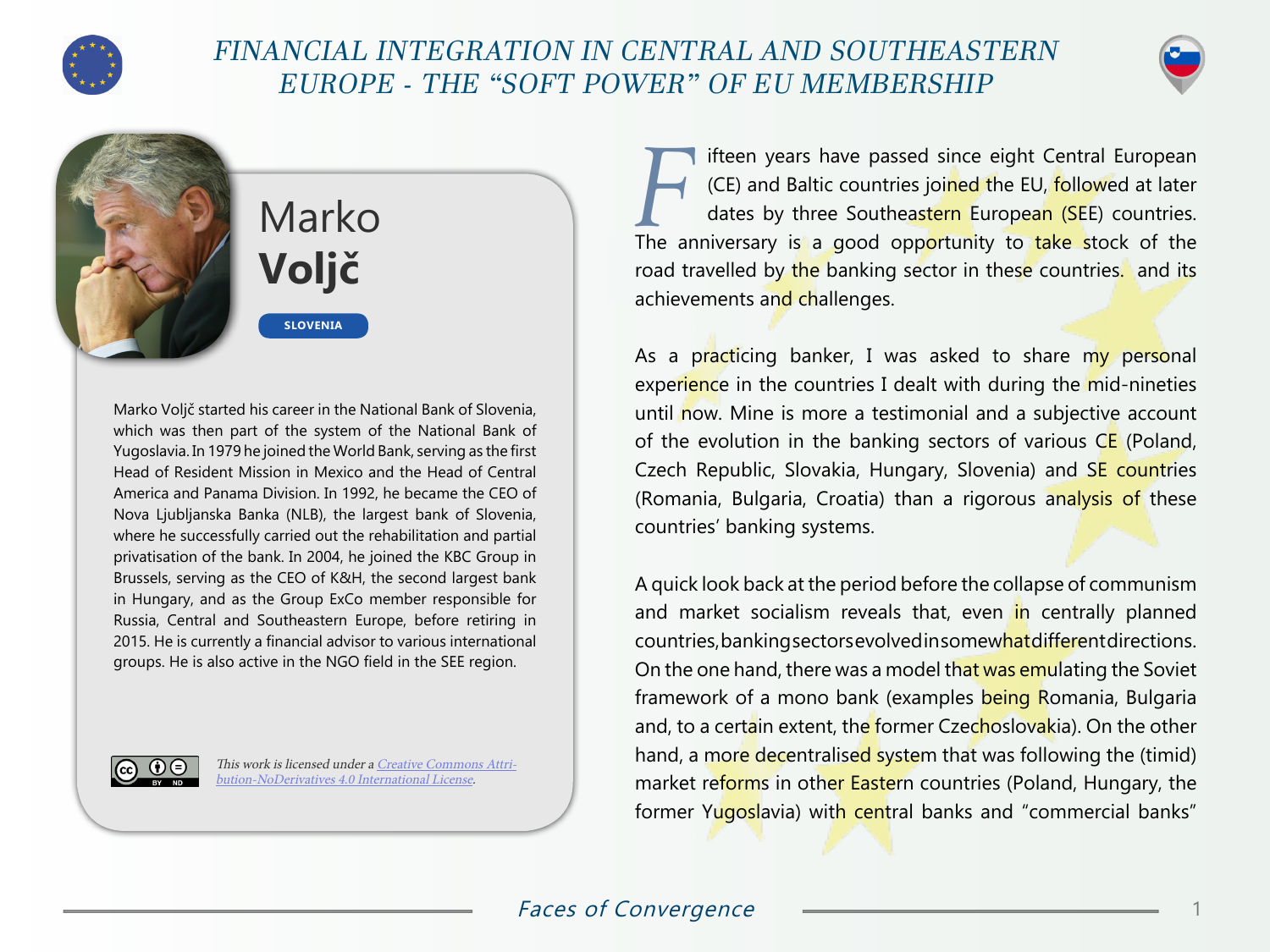



borrowing abroad and from the IFIs. These nuances in the role and organisation of the banking systems to a certain degree stemmed from the socioeconomic systems in the region which had evolved over decades. The so-called reformers (Poland, Hungary, ex-Yugoslavia) allowed for a somewhat bigger role of the market than did the other countries. The international trade patterns also reflected these differences, with reformers trading more with the convertible currency areas of Europe and the rest of the world. All of this forced the banks in these countries to be more attuned to market forces.

The reforms following the fall of communism had a dramatic impact on the banks in the region where two groups of countries evolved: one group embarked on fast liberalization and privatization of their economies and financial systems (Czech Republic, Hungary, to a lesser degree Poland). The other group was still relying on the dominant role of the state in the banking system (Slovenia, Croatia, Bulgaria, Slovakia and to some extent Romania).

The above mentioned different starting positions and the initial attitude toward market reforms was also reflected in the role of foreign direct investments (FDI) in the region's banking systems. The faster reformers saw the penetration of foreign strategic owners into their banking institutions proceed much faster than the laggards. Many Western European financial groups (to a lesser extent US investors) sensed the historic opportunity to enter a promising market, one with significant potential for economic growth and largely underbanked. The most active investors came from mid-sized Western European countries (such as Austria, Belgium or Greece) although some strong players emerged from the larger EU member states as well (Italy, France, Spain, to a lesser degree Germany). The larger the market in CE and SEE (e.g., Poland) the bigger the interest and willingness to pay a higher price for an existing banking asset.

By the late 1990s there was a robust penetration by foreign strategic investors into Czech Republic, Poland, Hungary, followed a few years later by Romania, Croatia, Bulgaria and Slovakia. Slovenia was a special case to which I will turn later.

Thanks to this aggressive arrival of Western European banking and insurance groups into the region, financial intermediation in CE and SEE experienced its first "leapfrogging", narrowing the gap with Western Europe even prior to official EU membership which started in 2004. The opening up of trade and investment flows, the arrival of hundreds of experienced Western bank executives and financial experts had a profound impact on the banking landscape of CE and SE Europe by the early 2000s.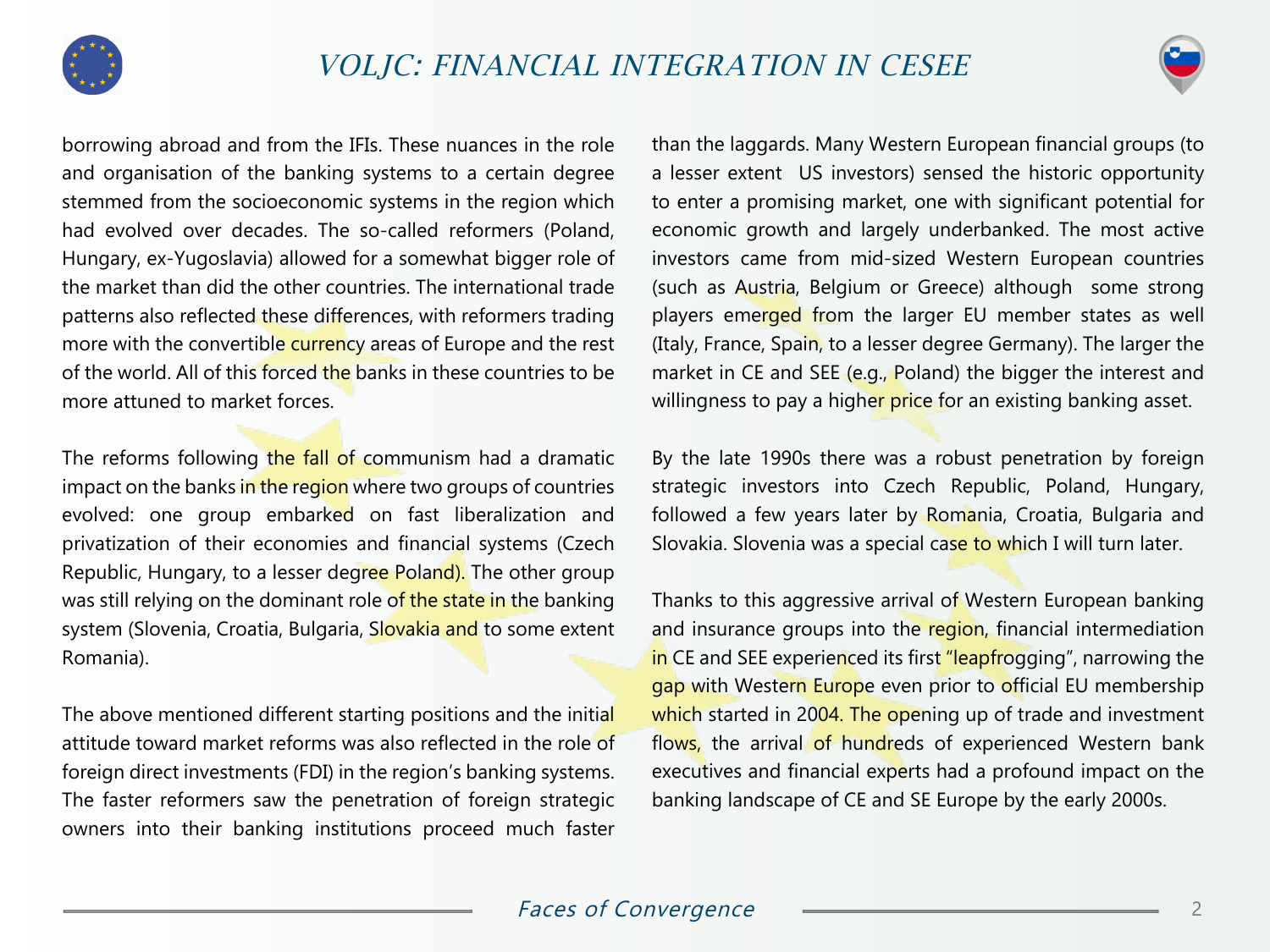



Most of the foreign groups came to the region with the idea of staying for a long time ("forever", as my Western European boss would mention quite often!). That had an impact on their attitudes, as many saw CE and SEE as their second home market (this could certainly be said for the Austrian, Italian, French, Greek, Portuguese and Belgian groups) and wanted to be fully integrated in the community while expanding their stakeholder base.

Complementing the political and market reforms, and the growing presence of foreign capital in the banks of the region, was also the regulatory framework that most of the countries started to shape along the lines of Western European models as part of the EU accession negotiations. This process was another manifestation of the "soft power" EU exerted on the aspiring member states!

When the "Big Bang" finally came on May 1, 2004, when ten new member states joined the EU, their banking systems were already humming along at full speed. By that date, roughly twothirds of the banking assets in the Czech Republic, Slovakia, and Hungary were already foreign owned. Poland kept several large banks under state control, whereas in Slovenia political and public opinion did not favour foreign ownership in general and in banking in particular. Even in other countries in the region

which had not yet joined the EU (Romania, Bulgaria, Croatia), foreign ownership of banks exceeded 50% by mid-2000s.

The leading role of foreign strategic ownership in CE also resulted in a somewhat more pronounced market concentration than before. While the largest banks in Poland and Hungary, respectively, were not owned by strategic foreign investors, in all four Visegrad countries (Poland, Czech Republic, Slovakia, Hungary), the top four or five banks accounted for more than 60% of the market. A similar pattern of market concentration was soon followed by the banking sectors in Rumania, Bulgaria and Croatia.

The period following accession in 2004 saw a financial deepening of these economies where the banks played a key role - stock markets and non-bank financial intermediaries were at an incipient stage, as was the regulatory framework governing them. During the years 2004-2008, we witnessed an extremely fast growth in bank lending in the region, coupled with strong external borrowing. What was particularly noticeable was intense household borrowing in Euros and Swiss francs which later on, with the currency corrections, caused serious distress in many banking systems in the region.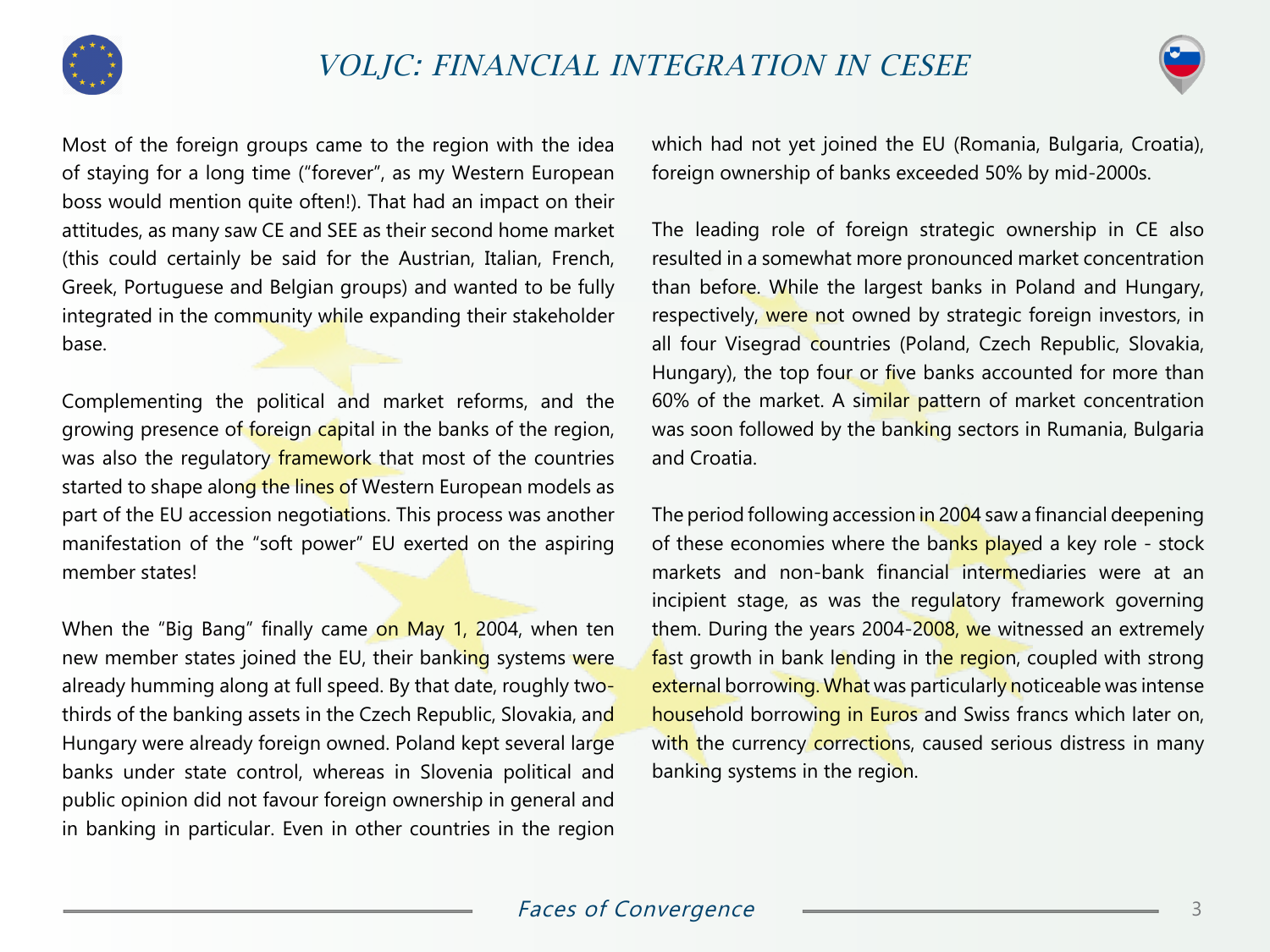



Generally speaking, the years leading to the Great Recession saw a growing sophistication in the product and distribution channels of CE and SEE banks, thus making banks in the region increasingly similar to their counterparts in the Western part of the continent.

What was not yet up to date in the fast development of the banking systems was the regulatory and supervisory framework, both in the "old" as well as "new" member states. This made the crisis even deeper. In the CE and SE countries where banks were predominantly owned by foreign strategic investors the burden of capital increase and enhanced risk management techniques was borne by the Western parents, thus avoiding pressure on public finances in the host countries. Only in Slovenia, with more than 50% of the banking assets in state hands, was the postcrisis restructuring of the banks financed by public money and increased domestic debt.

Coping with the Great Recession in the region also depended, to a large extent, on the macro politics and institutional capabilities in individual countries. For example, Poland, with its sizeable domestic market and prudent macro policies, never experienced a real recession at the time when all other member states had negative economic growth for a couple of years. Other more advanced new member states (Czech Republic, Slovakia,

Hungary) had an institutional framework in place which enabled a relatively smooth transition from the overheating of the precrisis period to more sustainable, prudent banking policies with improved supervision and risk management know-how. In the less advanced financial policy environments in SE Europe (Romania, Bulgaria, Croatia plus Slovenia with its slow and inappropriate reaction to the deepening economic crisis), the process of banking adjustment to the post-crisis conditions and standards was somewhat more time consuming and costlier.

After the crisis, the banking system in the region with the strong support of their parent groups from Western Europe (also based on ECB policies of quantitative easing), became better equipped to cope with the changing market conditions, to an extent becoming safer and better managed than in some of the Southern European countries. One could say that, following the years after 2009, CE and SE European banks have converged with their counterparts in the West, in many areas (digitalization, distribution channels, marketing) surpassing the more established banks in the "old" Europe.

The restructuring, increased capital requirements, ever more demanding prudential regulations and increased risk awareness over the past ten years have significantly lowered the appetite of the traditional strategic investors from the West. Many of